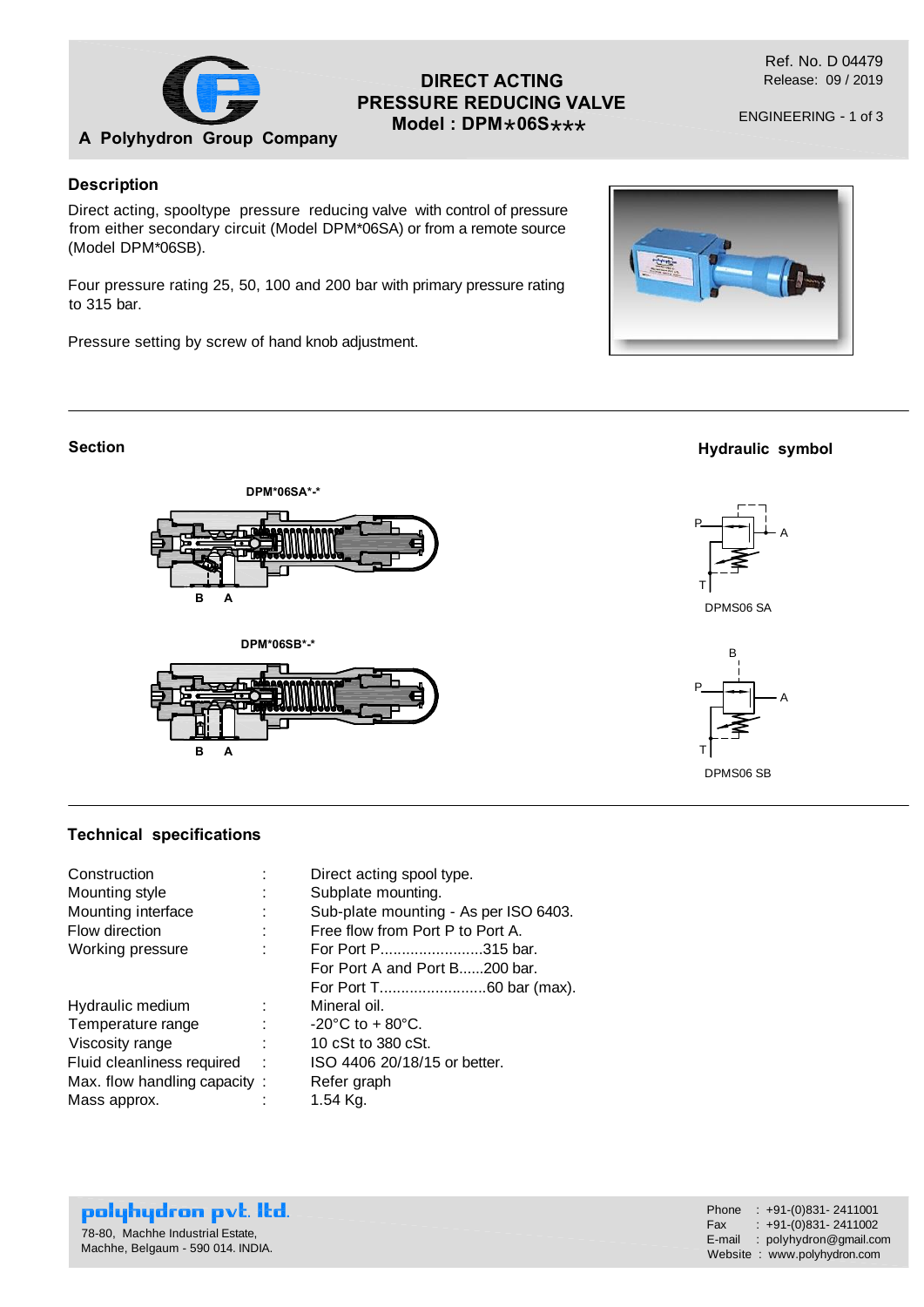

# **A Polyhydron Group Company**

### **Unit dimensions**

Dimensions in mm.





30

## **Valve mounting Sub plate**





Panel cut-out

| Subplate   B1 $\emptyset$ D1   G   L1   T1 |  |  |  |
|--------------------------------------------|--|--|--|
| <b>1SD03G02</b> 34 22 G1/4 36 12           |  |  |  |
| $ 1$ SD03G03 44 25 G3/8 48 12              |  |  |  |